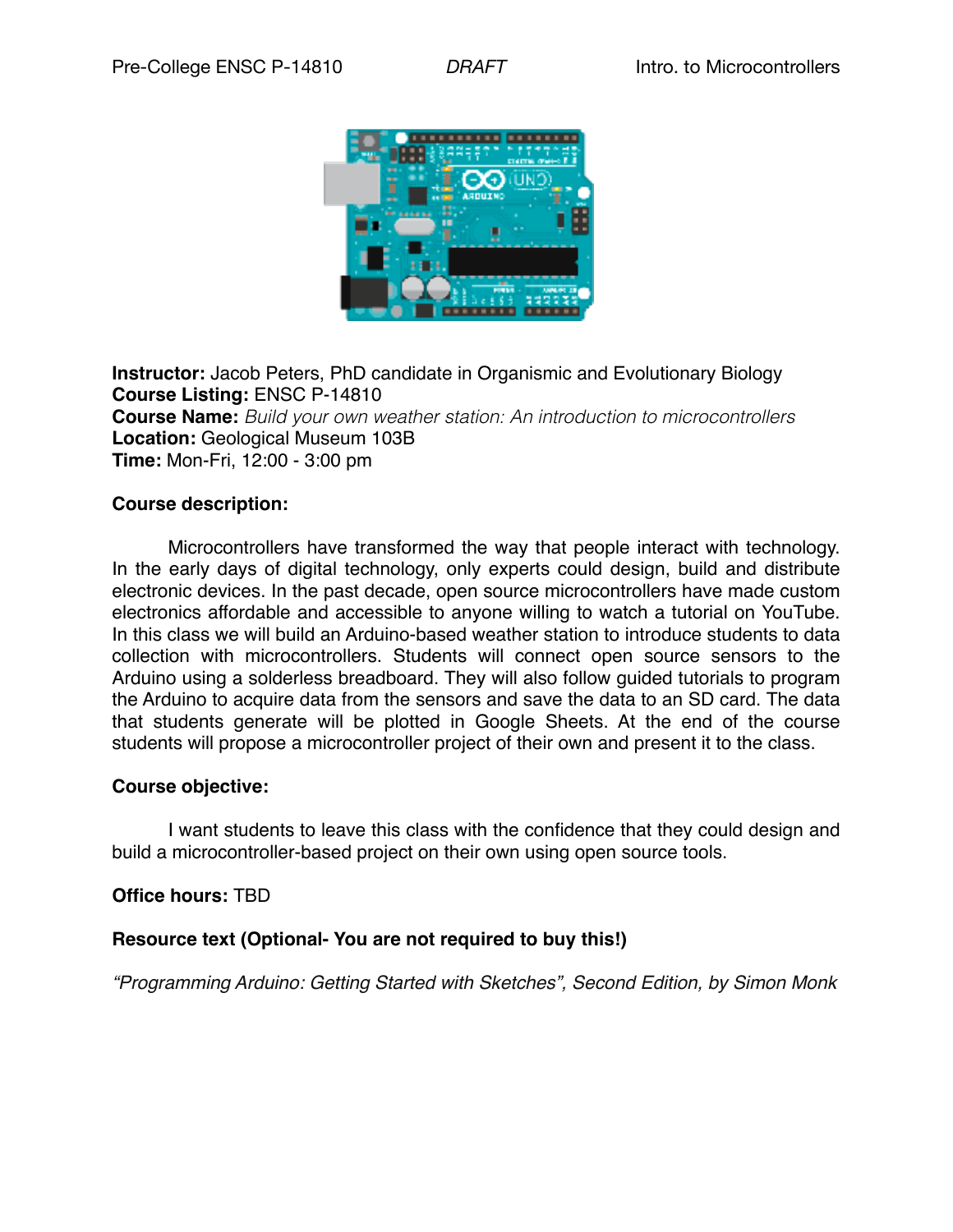## **Course Schedule:**

| Date:          | <b>Topic</b>                                | <b>Activity</b>                                               | <b>Homework</b>              |
|----------------|---------------------------------------------|---------------------------------------------------------------|------------------------------|
| Mon, July 22   | Intro. to Electronics/Coding                | <b>Blinking Light</b>                                         |                              |
| Tues, July 23  | <b>Control Structures</b>                   | LED "knight rider"                                            | Assignment 1 due             |
| Wed, July 24   | Digital and Analog Input/<br>Output         | temperature sensor, light<br>sensor, laser trip-wire activity | Assignment 2 due             |
| Thurs, July 25 | Arrays                                      | Multiplexer exercise                                          | Assignment 3 due             |
| Fri, July 26   | Serial Input, Libraries                     | barometric pressure sensor,<br>install clock                  | Assignment 4 due             |
| Mon, July 30   | <b>Student Presentations</b>                | <b>Student Presentations</b>                                  | <b>Student Presentations</b> |
| Tues, July 31  | Strings, Memory, Logging,<br>Plotting       | install LCD Display, install SD<br>card data logger           | Assignment 5 due             |
| Wed, Aug 1     | install weather stations                    | wind sensor, rain sensor                                      | Assignment 6 due             |
| Thurs, Aug. 2  | Retrieve weather stations<br>and plot datta | Work on final project                                         | Assignment 7 due             |
| Fri, Aug. 3    | <b>Student Presentations</b>                | <b>Student Presentations</b>                                  | <b>Student Presentations</b> |

## **Grading Policy**

All scripts written in class will be given a completion score. All students should receive these points if they participate in class. Each homework assignment and presentation will include a rubric detailing how it will be evaluated. 50% of the students overall score will be based on homework assignments and presentations and 50% will be based on in-class scripting assignments. Late work will be docked 15% for each day that it is late. Students with an overall score of 70% or higher will receive a passing grade.